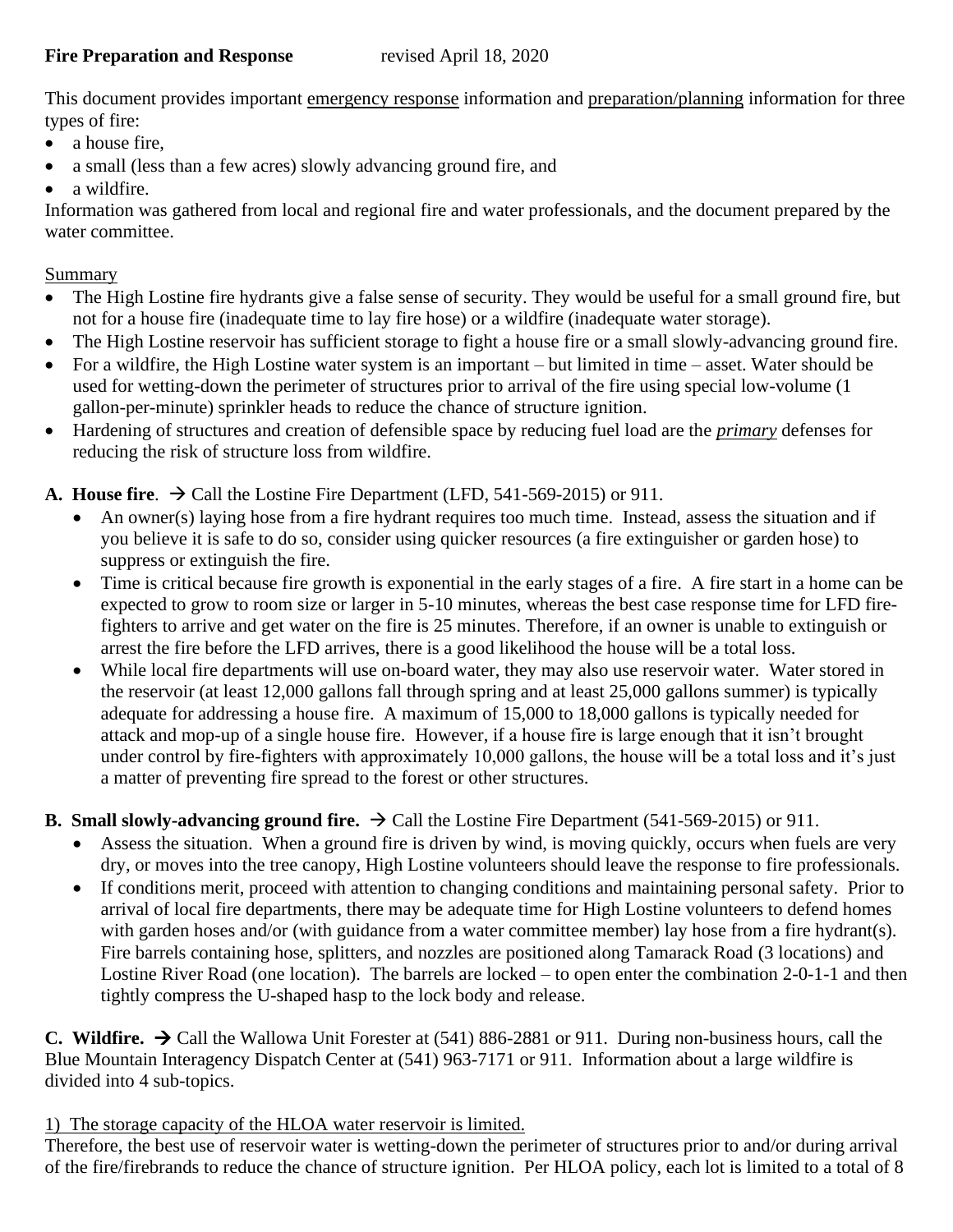gallons/minute (for example, 8 sprinklers rated at 1 gallon/minute or four sprinklers rated at 2 gallons/minute). Only special *low-volume* (no more than 2.0 gallons/minute) sprinkler heads are allowed; this will provide a minimum of two hours of water application. Use of larger volume sprinklers disadvantages your neighbors and is counter-productive because the water supply will be depleted too far before arrival of fire/firebrands.

Notes: (a) The above water limits do not apply to owners that *instead* choose to utilize river water or fill personal multi-thousand gallon tank(s) *prior to the start of fire season*. (b) In unique situations, the Fire Committee may approve up to a total of 16 gallons/minute for a lot.

Plan and prepare for a wildfire by doing the following:

- Decide whether you will comply with the above sprinkler water limits –or– use river water or personal tanks –or– solely rely on equipment provided by fire-fighters (see topics 2 and 3 below).
- High Lostine owner Gary Willis (gwillis  $5050$ @gmail.com) is available to consult with you on equipment (type and number) to purchase and where to place sprinklers.
- When complying with the above water limits:
	- o Deploy sprinklers and hoses at the start of fire season –or– (if time allows before evacuating) when a fire threatens.
	- o If the fire threat is immediate and fire-fighting personnel have not arrived, turn sprinklers on.
	- o If the response is being directed by fire managers and you are told to evacuate, do not turn the sprinklers on unless instructed to do so – this prevents premature depletion of the water supply. Sprinklers will be turned on by fire-fighting personnel at the appropriate time.

# 2) The pumping rate of the HLOA well is inadequate for fighting a wildfire.

An alternative and faster method for supplying the reservoir is being evaluated by the HLOA water committee. Never the less, in the majority of scenarios the primary source of water for attacking a wildfire will be equipment from fire-fighting departments and agencies. Water will be provided with structure engines (one engine per one to several houses deemed defensible), wildland engines/brush rigs (for attacking fire away from homes), and perhaps aircraft. Engines will be resupplied by water tenders and/or from sumps (temporary tanks). Tenders will be refilling from an improvised access to the river or from the lake at the Lostine River Ranch.

# 3) Fire-fighting response: primary and secondary defenses.

Fire-fighting response by local, regional, state, and/or federal governments should be recognized as a *secondary* and supplemental defense for reducing the risk of structure loss. The Wallowa County Wildfire Protection Plan, the Oregon Department of Forestry, and the National Firewise Program maintain that hardening of structures and creation of defensible space by reducing fuel load are the *primary* defenses for reducing the risk of structure loss and reducing the level of tree mortality.

Fire-fighter response is considered a secondary defense. Fire-fighter response to a property is not guaranteed to be timely and/or effective due to several interacting factors.

- Fire behavior and extent. Weather, fuel loading, and topography effect fire behavior. Fire behavior and/or extent may limit or even prevent ground-based delivery of water and the presence of fire-fighters.
- Resource availability. The ability to simultaneously defend structures at multiple locations in the High Lostine could be limited due to assignment of equipment or personnel to other areas of the county or region, or inadequate time for these resources to be mobilized to the High Lostine.
- Triage. Fire-fighters sometimes triage properties. Homes and lots with inadequate defensible space will be bypassed in favor of those that afford adequate defensible space and personal safety.

In addition, owners are notified that, for *new construction*, Wallowa County has adopted more stringent building code requirements (implemented through permitting) which strengthen the creation of defensible space and hardening of structures. These requirements supersede the current HLOA CC&Rs.

# 4) Lostine Canyon Firewise Community.